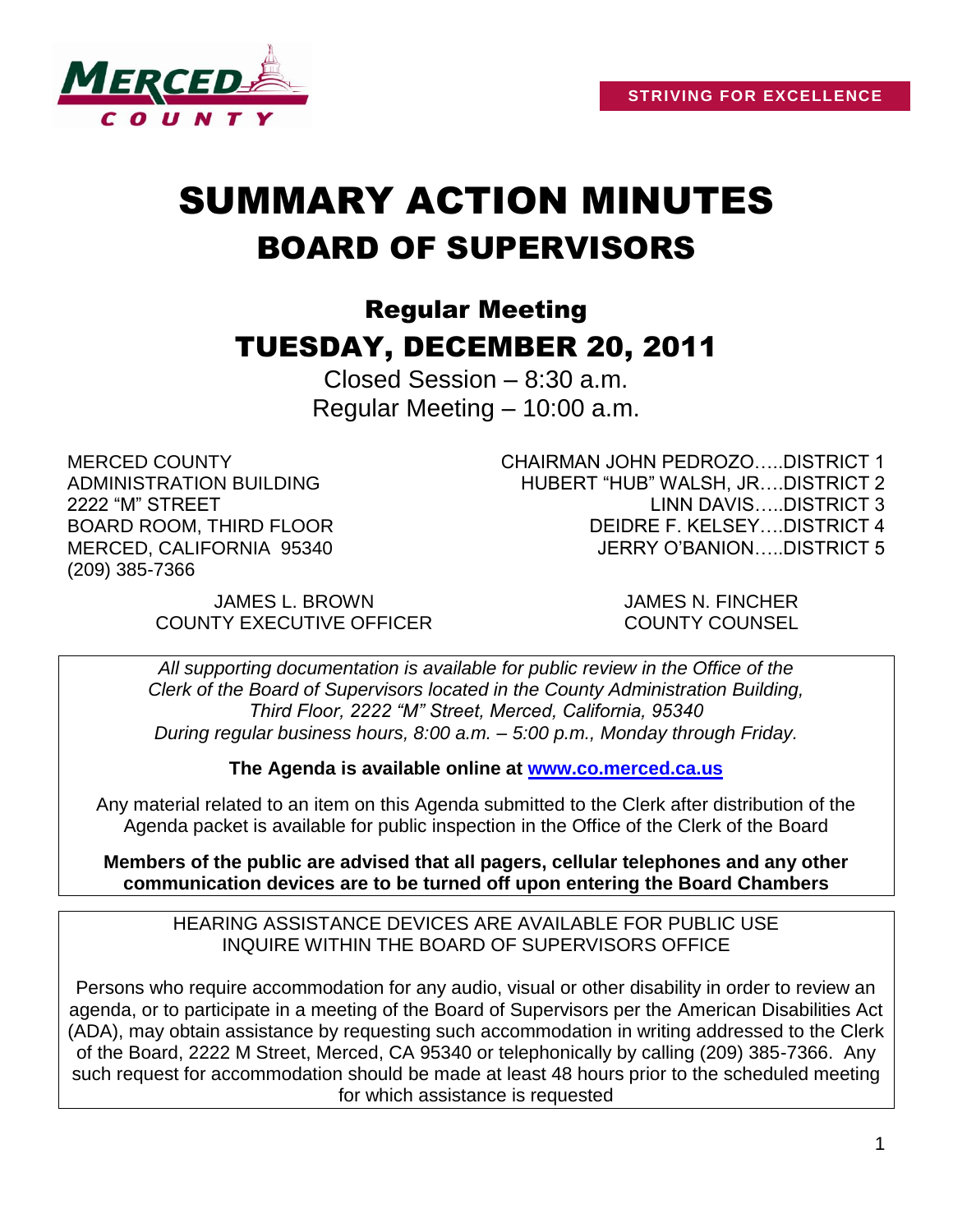The Agenda is divided into three sections:

**CONSENT CALENDAR** – These matters include routine financial and administrative actions and are approved by a single majority vote.

**SCHEDULED ITEMS** – These items are noticed hearings, work sessions and public hearings.

**REGULAR CALENDAR** – These items include significant policy and administration actions. Immediately after approval of the CONSENT CALENDAR, if the time of the hearing of SCHEDULED ITEMS has not arrived, the REGULAR CALENDAR will be considered.

# SCHEDULED ITEMS

# 8:30 A. M. **THE PUBLIC IS INVITED TO SPEAK ON ANY ITEM ON THE AGENDA-TESTIMONY IS LIMITED TO FIVE MINUTES PER PERSON**

**CLOSED SESSION:** It is the intention of the Board to meet in Closed Session pursuant to Government Code Section 54957.6 concerning a Conference with County of Merced Staff Negotiators concerning negotiations with American Federation of State, County and Municipal Employees (AFSCME), Units 4, 5, 6 and 8; Independent Employees of Merced County (IEMC), Unit 3; Merced County Lawyers Association, Unit 7; Merced County Sheriff Employee Association (MCSEA), Unit 2; Merced County Law Enforcement Sergeants, Unit P; Deputy Sheriff Association, Unit 10; Non-Safety Corrections, Unit 12; and Probation Supervising Employees, Unit 11.

**THE BOARD RECESSED AT 8:30 A.M. TO MEET IN CLOSED SESSION AND RECONVENED AT 10:00 A.M. WITH ALL MEMBERS PRESENT, AND THE CHAIRMAN ADVISED THERE WAS NO REPORTABLE ACTION**

**GOVERNMENT CODE SECTION 54950 COMPLIANCE (LATE AGENDA ITEMS)**

10:00 A. M. **PLEDGE OF ALLEGIANCE PUBLIC OPPORTUNITY TO SPEAK ON ANY MATTER OF PUBLIC INTEREST WITHIN THE BOARD'S JURISDICTION INCLUDING ITEMS ON THE BOARD'S AGENDA, EXCEPT FOR THOSE ITEMS SPECIFICALLY SCHEDULED AS PUBLIC HEARINGS** (Testimony limited to five minutes per person)

# *REVIEW BOARD ORDER – SEE PAGE 8*

# **APPROVAL OF CONSENT AGENDA CALENDAR** (Items #1 - 16) **APPROVED AS RECOMMENDED AYES: ALL**

# **COUNTY COUNSEL - PROPOSED ORDINANCE - SECOND READING AND POSSIBLE ADOPTION**

To consider Proposed Ordinance: An Ordinance amending Section 1.08 of the Merced County Code, by codifying Ordinance No. 1887 which established New Supervisorial District Boundaries (Repeals and replaces Chapter 1.08; encodes Ordinance No. 1887)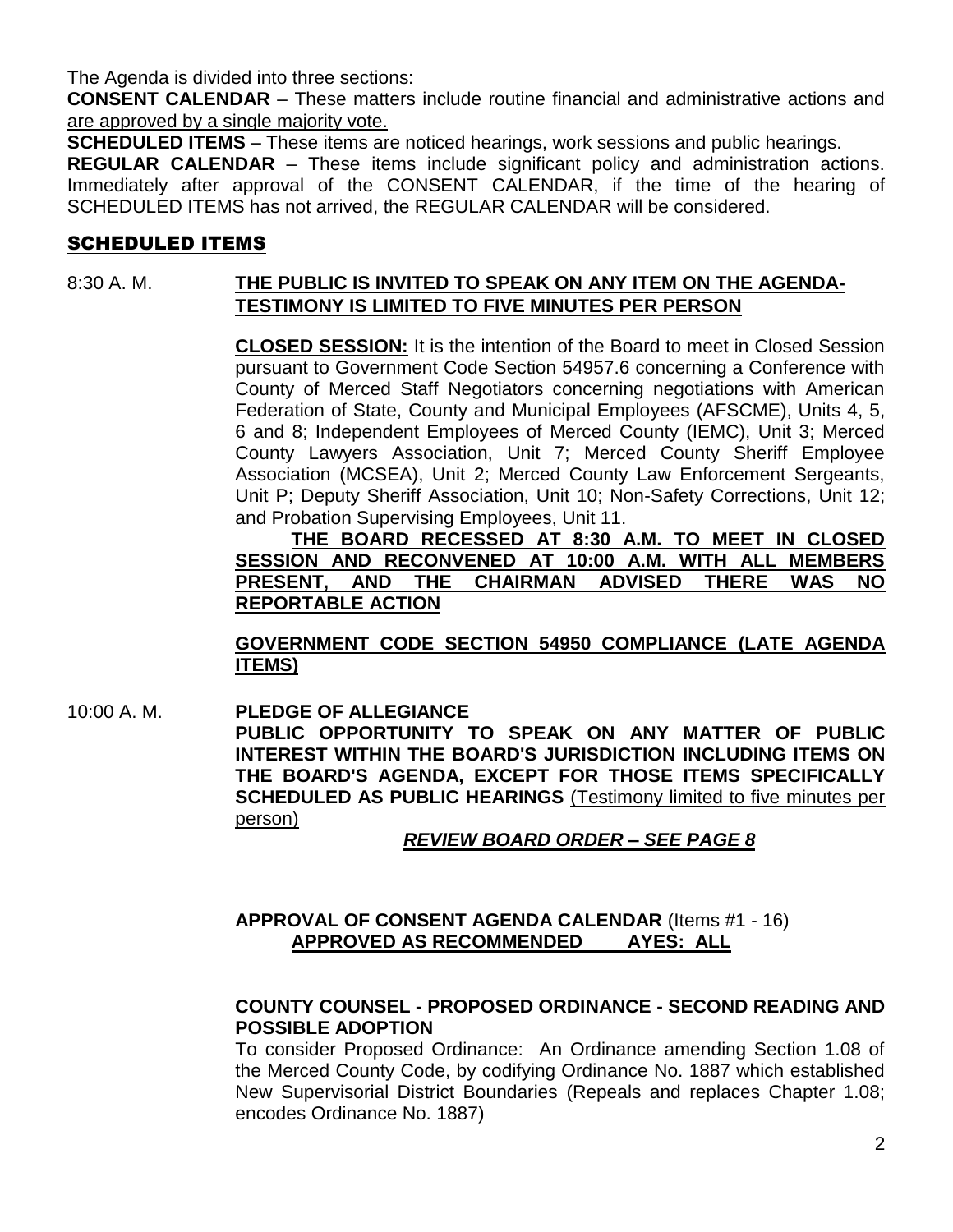RECOMMENDATION: Conduct (or Waive) further reading of proposed "Ordinance Amending Section 1.08 of the Merced County Code which Established New Supervisorial Boundaries" and adopt proposed ordinance. **ADOPTED ORDINANCE AS RECOMMENDED AYES: ALL**

# *REVIEW BOARD ORDER – SEE PAGE 8*

#### **REPORTS/BOARD DIRECTION**

County Executive Officer, County Counsel, Board of Supervisors Members

# CONSENT CALENDAR (Items # 1 - 16) **APPROVED AS RECOMMENDED AYES: ALL**

#### Public Works

- 1. Approve Budget Transfer in the amount of \$600,000 for tracking Bridge Replacement Projects in the Roads Division.
- 2. Approve and authorize Chairman to sign Amendment Contract No. 2010255 with All Phase Security Inc. for Security Services at the Old County Hospital.

#### Planning

- 3. Approve and authorize Chairman to sign Amendment Contract No. 2011271 with Hillcrest Dairy LLC for the consultant, Environmental Planning Partners, Inc., to complete Tasks 8 and 9 as part of the Environmental Impact Report for the Hillcrest Dairy Expansion project (CUP10-005).
- 4. Approve and authorize Chairman to sign Amendment Contract No. 2011272 with Environmental Planning Partners, Inc. to complete Tasks 8 and 9 as part of the Environmental Impact Report for the Hillcrest Dairy Expansion project (CUP10-005) and approve the related Budget Transfer. (4/5 Vote Required)

#### Treasurer/Tax Collector

- 5. Accept the 2012 Investment Policy and the 2012 Treasury Oversight Committee Directive as recommended.
- 6. Resolution delegating Investment Authority to the County Treasurer for the 2012 Calendar Year pursuant to Government Code Section 27000.1 and 53607. **ADOPTED RESOLUTION NO. 2011-193**

#### Health

7. Approve and authorize Chairman to sign Amendment Contract No. 2007230 with State Dept. of Public Health-Tuberculosis Control Branch for TB Control and Prevention Services.

#### Mental Health

8. Approve and authorize Chairman to sign Amendment Contract No. 2006176 with Turning Point Community Services for specialty mental health, employment and housing services and approve the related Budget Transfer. (4/5 Vote Required)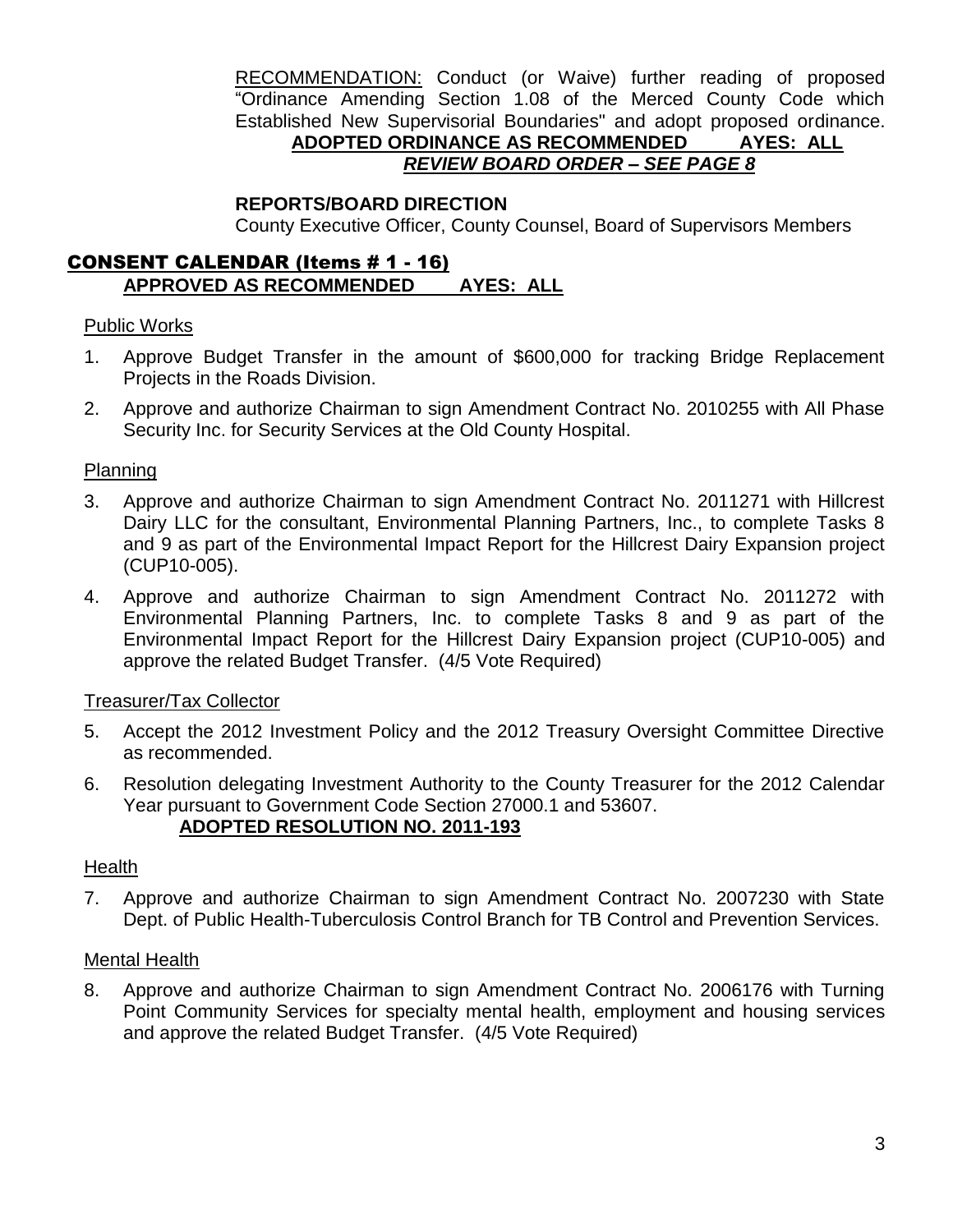#### District Attorney

9. Approve Budget Transfer in the amount of \$2,221 for additional License for MS Enterprise Case Management system.

#### Human Services Agency

- 10. Approve and authorize Chairman to sign Amendment Contract No. 2008164 with Merced County In-Home Supportive Services Public Authority for administration of In-Home Supportive Services.
- 11. Approve and authorize Chairman to sign Renewal Contract No. 2008198 with San Mateo County Consortium for Cash Assistance Program for Immigrants.

#### Assessor

12. Approve and authorize Chairman to sign Amendment Contract No. 2009207 with Nielson Merksamer, Parrinello, Gross & Leoni, LLP for special legal services with respect to election law matters.

#### Dept. of Administrative Services

13. Approve and authorize Chairman to sign Amendment Contract No. 2010250 with City of Fresno to accept the additional Federal Homeland Security Public Safety Interoperable Communication (PSIC) Grant Funds designated for Interoperable Communications in Merced County.

#### Library

14. Approve Budget Transfer in the amount of \$11,611 for Main Library parking lot maintenance and repair, and handicap access door to comply with ADA standards. (4/5 Vote Required)

# Executive Office

- 15. Approve and authorize Chairman to sign Amendment Contract No. 2011100 with Merced County Superior Court which modifies court security funding and implements mandatory and optional amnesty programs.
- 16. Approve travel request received from Human Services Agency as recommended by Executive Office.

# REGULAR CALENDAR

# BOARD ACTION

#### PUBLIC WORKS

17. Approve plans and specifications for the Ballico Fire Station Re-Roof project; authorize Public Works to advertise for bids, hold the public bid opening and award the construction contract to the lowest responsive bidder as long as it is within the established budget; authorize the Chairman to sign upon review and approval of Counsel; direct Public Works to return to the Board with an informational item disclosing all actions taken and approve the related Budget Transfer.

# **AUTHORIZED CONTRACT NO. 2011226 AS RECOMMENDED AYES: ALL**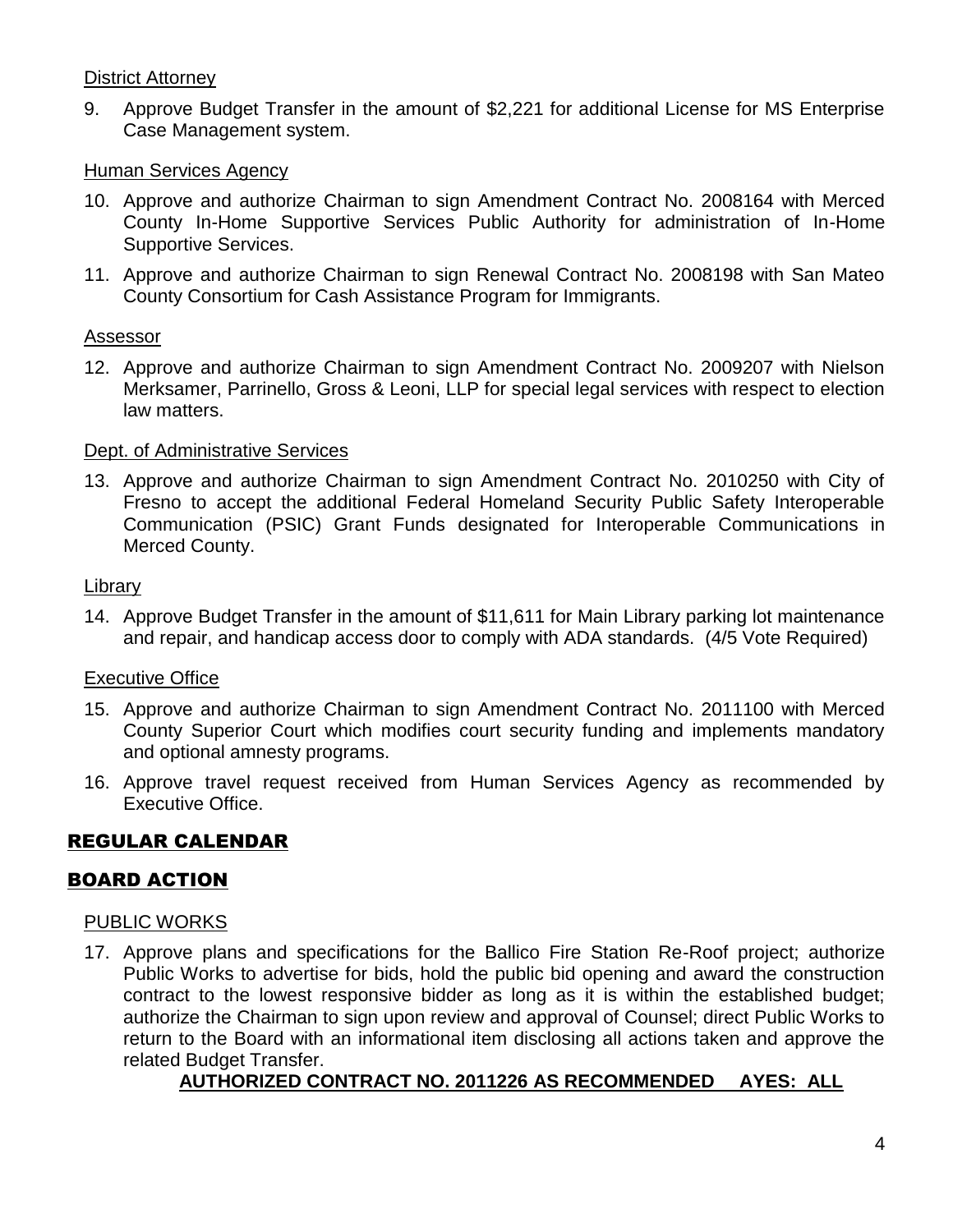# HEALTH

18. Authorize Public Health to submit the Adolescent Family Life Program (AFLP) application and return to the Board for acceptance of funding if awarded; and adopt resolution authorizing Public Health Director to sign the necessary application forms.

# **ADOPTED RESOLUTION NO. 2011-194 AS RECOMMENDED AYES: ALL**

19. Resolution authorizing the receipt of up to the maximum site budget (total of \$250,000) from the Emergency, Abandoned, Recalcitrant (EAR) account funds for cleanup action at one Underground Storage Tank (UST) located at 2104 G Street, Merced, site #R10-063; authorize Chairman to sign the Award Letter, and Authorization and Appointment Form; authorize the Director of Public Health to sign all other reports; approve the release of a Request for Proposal to seek a qualified contractor to perform corrective action at the EAR site and approve the related Budget Transfer. (4/5 Vote Required)

# **AUTHORIZED CONTRACT NO. 2011227 AND ADOPTED RESOLUTION NO. 2011-195 AS RECOMMENDED AYES: ALL**

# MENTAL HEALTH

20. Contract with Quest Diagnostics for laboratory testing for consumers at all Mental Health Department facilities.

# **AUTHORIZED CONTRACT NO. 2011228 AS RECOMMENDED AYES: ALL**

#### HUMAN SERVICES AGENCY

- 21. Approval for Human Services Agency and District Attorney's Office to submit a County Plan to the Department of Social Services for acquiring In-Home Supportive Services Fraud funding and authorize the Chairman to sign Enclosure B County Response. **APPROVED AS RECOMMENDED AYES: ALL**
- 22. Contract with Merced Community College District for Cultural Diversity and Civil Rights training.

# **AUTHORIZED CONTRACT NO. 2011229 AS RECOMMENDED AYES: ALL**

# COMMERCE, AVIATION & ECONOMIC DEVELOPMENT

- 23. Contract with Self-Help Enterprises for administration and implementation of the County's Housing Programs for the period of December 9, 2011 through February 29, 2012. **AUTHORIZED CONTRACT NO. 2011230 AS RECOMMENDED AYES: ALL**
- 24. Approve amendment Contract No. 2010195 with Alfonse Peterson for Business Assistance Counseling; and authorize Administrative Services-Purchasing, in conjunction with CAED, to release a Request for Proposal (RFP) for a business consultant, select the most responsive bidder and return to the Board for approval.

# **APPROVED AS RECOMMENDED AYES: ALL**

# DEPT. OF WORKFORCE INVESTMENT

25. Contract with Geographic Solutions for Virtual One Stop Subscription (VOS) for Workforce Investment Act services through the Dept. of Workforce Investment at a cost not to exceed \$57,720.

# **AUTHORIZED CONTRACT NO. 2011231 AS RECOMMENDED AYES: ALL**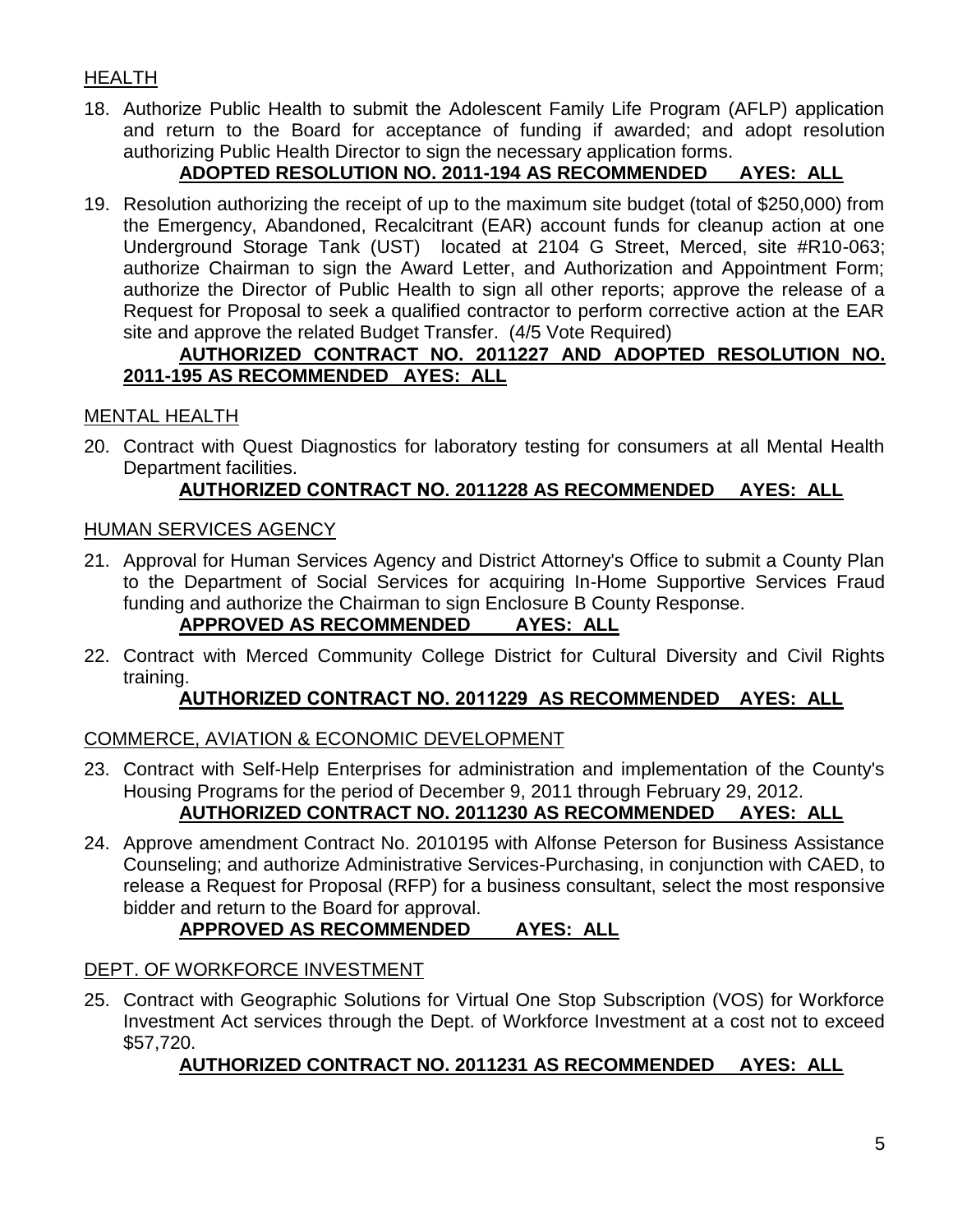# COUNTY EXECUTIVE OFFICE

26. Authorize the County Executive Officer to approve any changes in office hours or closures during the furlough schedule.

#### **APPROVED AS RECOMMENDED AYES: ALL** *REVIEW BOARD ORDER – SEE PAGE 8*

27. Designate Chief Deputy Public Defender, Eric Dumars as Acting County Public Defender and approve a 10% increase, effective December 19, 2011. **APPROVED AS RECOMMENDED AYES: ALL**

#### HUMAN RESOURCES

28. Approve the amendment to Memorandum of Understanding (MOU) between Merced County and the Merced County Attorney's Association (MCAA) representing Bargaining Unit 7. **AUTHORIZED CONTRACT NO. 2011232 AS RECOMMENDED AYES: ALL**

# BOARD OF SUPERVISORS

29. Authorize Special Board Project Funds - District Four in the amount of \$500 for Winton Friends of the Library for start up costs.

# **APPROVED AS RECOMMENDED AYES: ALL**

30. Authorize Special Board Project Funds - District One in the amount of \$1000 for the Multicultural Connection Inc. (Fitness Camp) to support the Second Annual Health and Fitness Youth Camp.

# **APPROVED AS RECOMMENDED AYES: ALL**

31. Approve Special Board Project Funds - District One in the amount of \$150 for Healthy House Within A MATCH Coalition to support their program of providing interpreter services to the community.

# **APPROVED AS RECOMMENDED AYES: ALL**

32. Authorize Special Board Project Fund - District One in the amount of \$100 for Planada en Accion, in support of their program supplying soccer goal nets for the children of the community to use at Houlihan Park.

# **APPROVED AS RECOMMENDED AYES: ALL**

#### BOARD APPOINTMENTS

33. First 5 Commission – Appointed Rhonda Walton, representing District 5 to serve until March 23, 2013.

# **APPROVED AS RECOMMENDED AYES: ALL**

#### BOARD INFORMATION & POSSIBLE ACTION **ACCEPTED AND PLACED ON FILE AYES: ALL**

34. Commerce, Aviation and Economic Development re: Interdepartmental Agreement with County Counsel for a portion of Building #1230 (approximately 102 sq. ft.) at Castle Commerce Center.

# **CONTRACT NO. 2011233**

35. Commerce, Aviation and Economic Development re: Facility Use Agreement with California Youth Connection held on October 19 - 28, 2011.

# **CONTRACT NO. 2011234**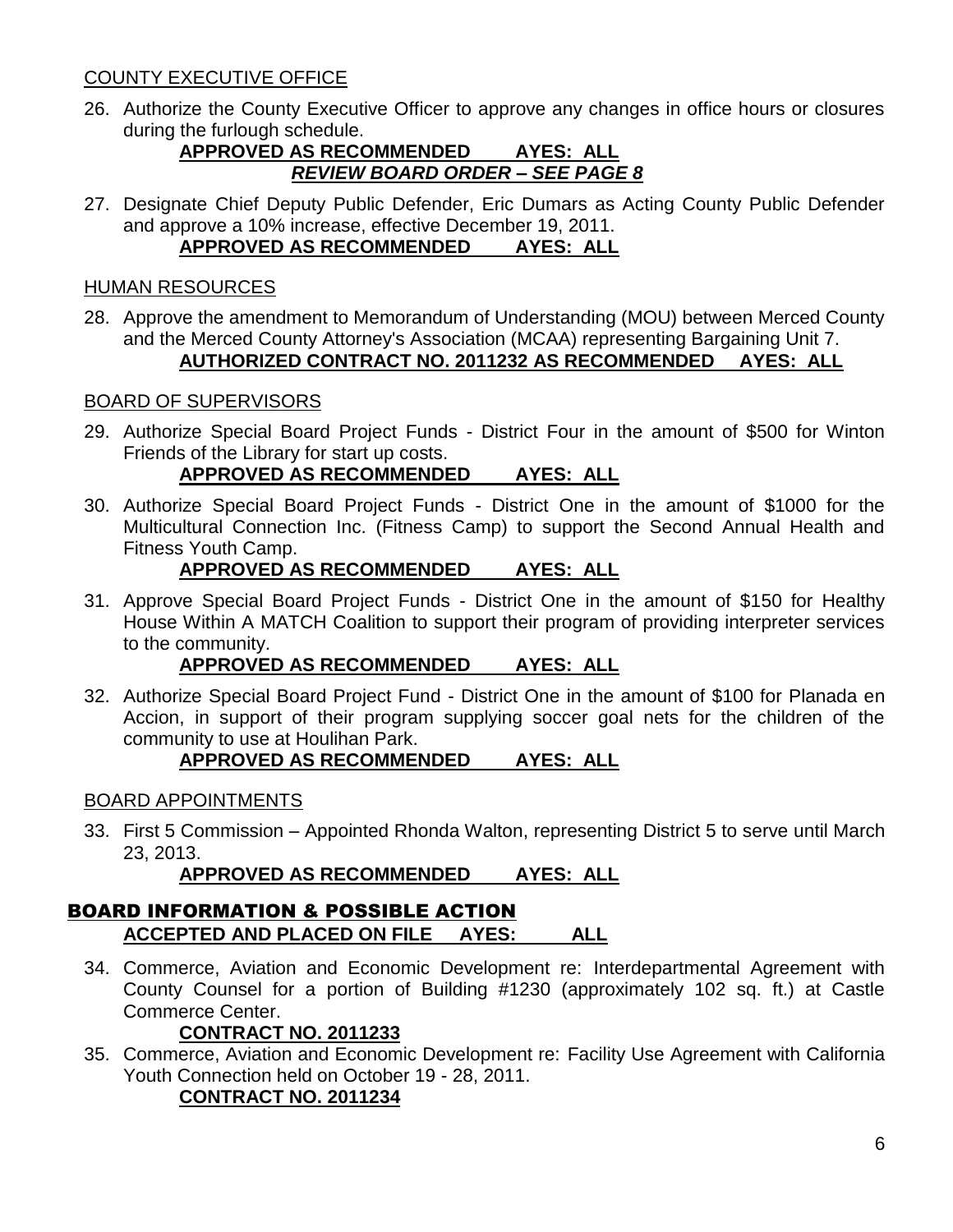36. Corrections Standards Authority re: Re-Notice of Proposed Action for the Adoption of Emergency Regulations for the 2007 Local Jail Construction Funding Program (public comment will close January 23, 2012 at 5:00 p.m.

#### **THE BOARD RECESSED TO MEET AS AN IN-HOME SUPPORTIVE SERVICES PUBLIC AUTHORITY AND RECONVENED TO MEET AS A BOARD OF SUPERVISORS**

#### **THE BOARD ADOPTED RESOLUTIONS IN MEMORY OF DINO NICOLETTI, BARBARA AYERS, AND ARTHUR BRIGHT AND ADJOURNED THE MEETING UNTIL TUESDAY, JANUARY 10, 2012 AT 10:00 A.M.**